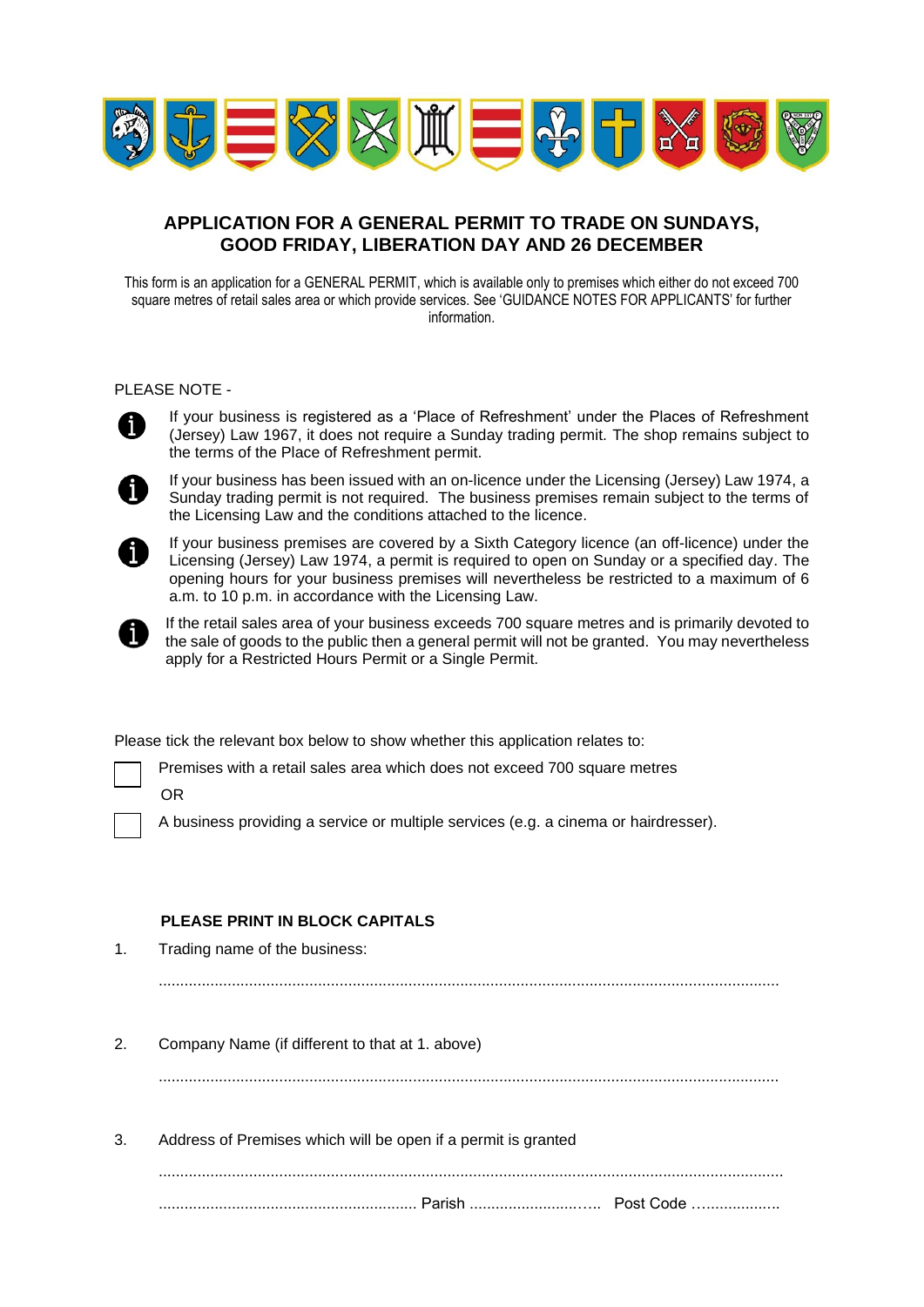4. Name of occupier of shop who is making this application

................................................................................................................................................ Contact details: Business telephone no. ………......................... Business email…………………………………. Business address for correspondence (if different to 3 above) ................................................................................................................................................. ............................................................... Parish .........................….. Post Code …...............

5. Full name(s) of person(s) who will manage the premises if a permit is granted permitting it to open on Sundays, Good Friday, Liberation Day or 26 December:

### 6. Enter the area for the premises:

|                                                                      | Area in<br><b>SQUARE METRES</b> |
|----------------------------------------------------------------------|---------------------------------|
| Retail sales area to which the public has access                     |                                 |
| Area for any other commercial use to which the public has access     |                                 |
| Area(s) with no public access e.g. stores, offices, staff facilities |                                 |
| Number of customer parking spaces available on site                  |                                 |
| Number of other parking spaces available on site                     |                                 |

## 7. Trading Activity

|                                                                        | Sundays | Good Friday | <b>Liberation Day</b><br>$(9$ May $)$ | 26 December |
|------------------------------------------------------------------------|---------|-------------|---------------------------------------|-------------|
| DATE(S) for which a<br>permit to open is<br>requested (please<br>tick) |         |             |                                       |             |
| Opening / closing<br>times $(From - To)$                               |         |             |                                       |             |
| Hours staff will be on<br>premises (From - To)                         |         |             |                                       |             |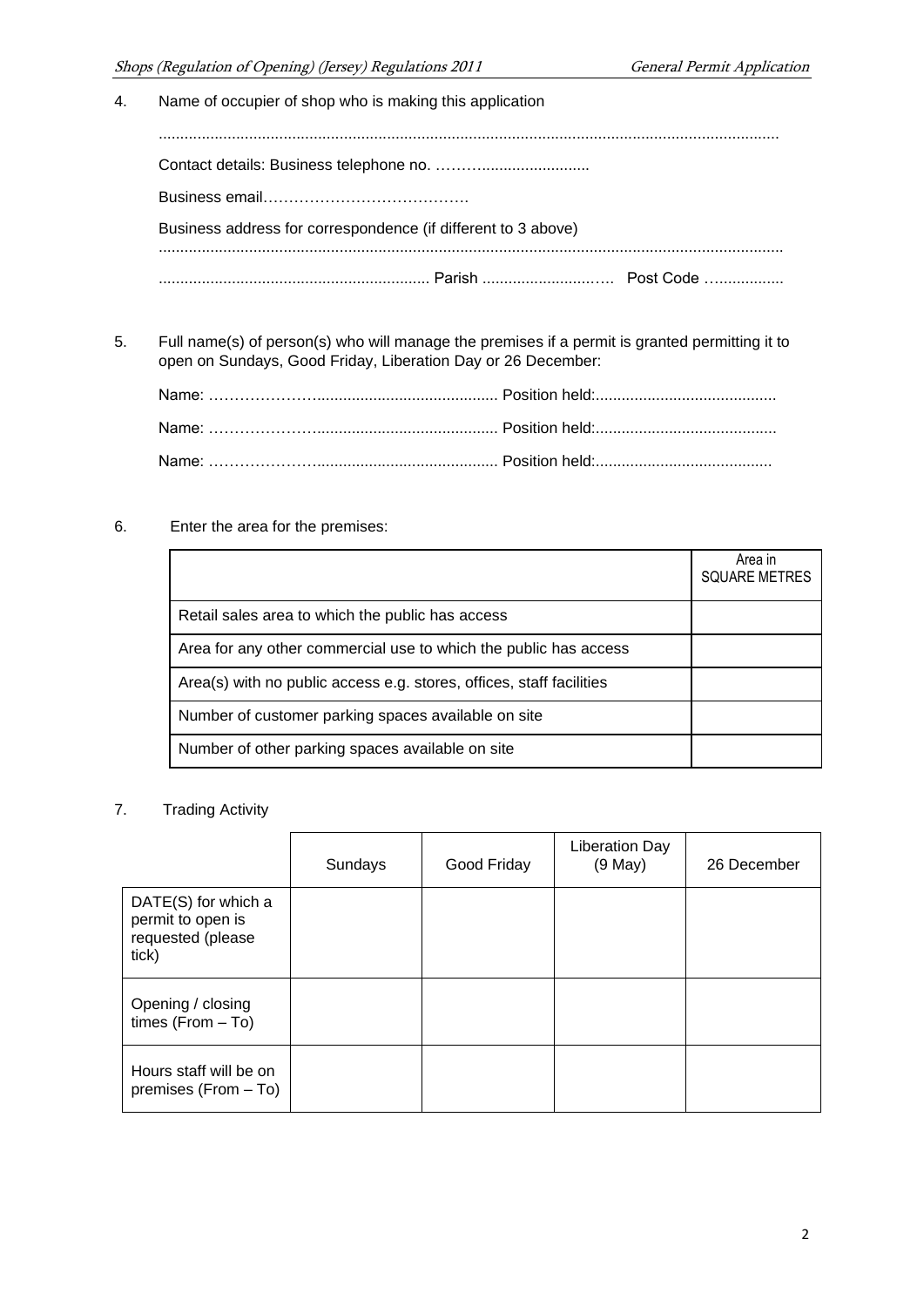|                                      | Sundays | Good Friday | <b>Liberation Day</b><br>$(9$ May $)$ | 26 December |
|--------------------------------------|---------|-------------|---------------------------------------|-------------|
| Number of staff<br>expected to work  |         |             |                                       |             |
| Total number of<br>deliveries needed |         |             |                                       |             |
| Type and timing of<br>deliveries     |         |             |                                       |             |

8. In determining whether or not to grant a permit, the Connétable must have regard to the peace and tranquillity of a neighbourhood, and the avoidance of nuisance to residents, on the days and times of opening of a shop and in particular to any noise, traffic and litter likely to result from the shop opening. Please summarise below any measures that you will implement to minimise the risk of disturbance at or in the immediate vicinity of the shop on Sundays, Good Friday, Liberation Day or 26 December (continue on a separate sheet if necessary)

| 9. | Fee of £60 attached? | YES | PAID SEPARATELY                                                                   |
|----|----------------------|-----|-----------------------------------------------------------------------------------|
|    |                      |     | If paid separately, please confirm<br>method (e.g. 'at Parish Hall' or<br>'BACS') |
|    |                      |     | .                                                                                 |

Please make cheques payable to 'Parish of ……….' or contact the relevant Parish Hall to confirm alternative payment options. Note that the application will not be considered until the fee for filing the application is received by the Connétable. The application fee is not refundable if the application is refused.

### **PLEASE NOTE**:

The Connétable may ask you to provide further relevant information before making a decision regarding this application. Such further information might include a request to provide a plan